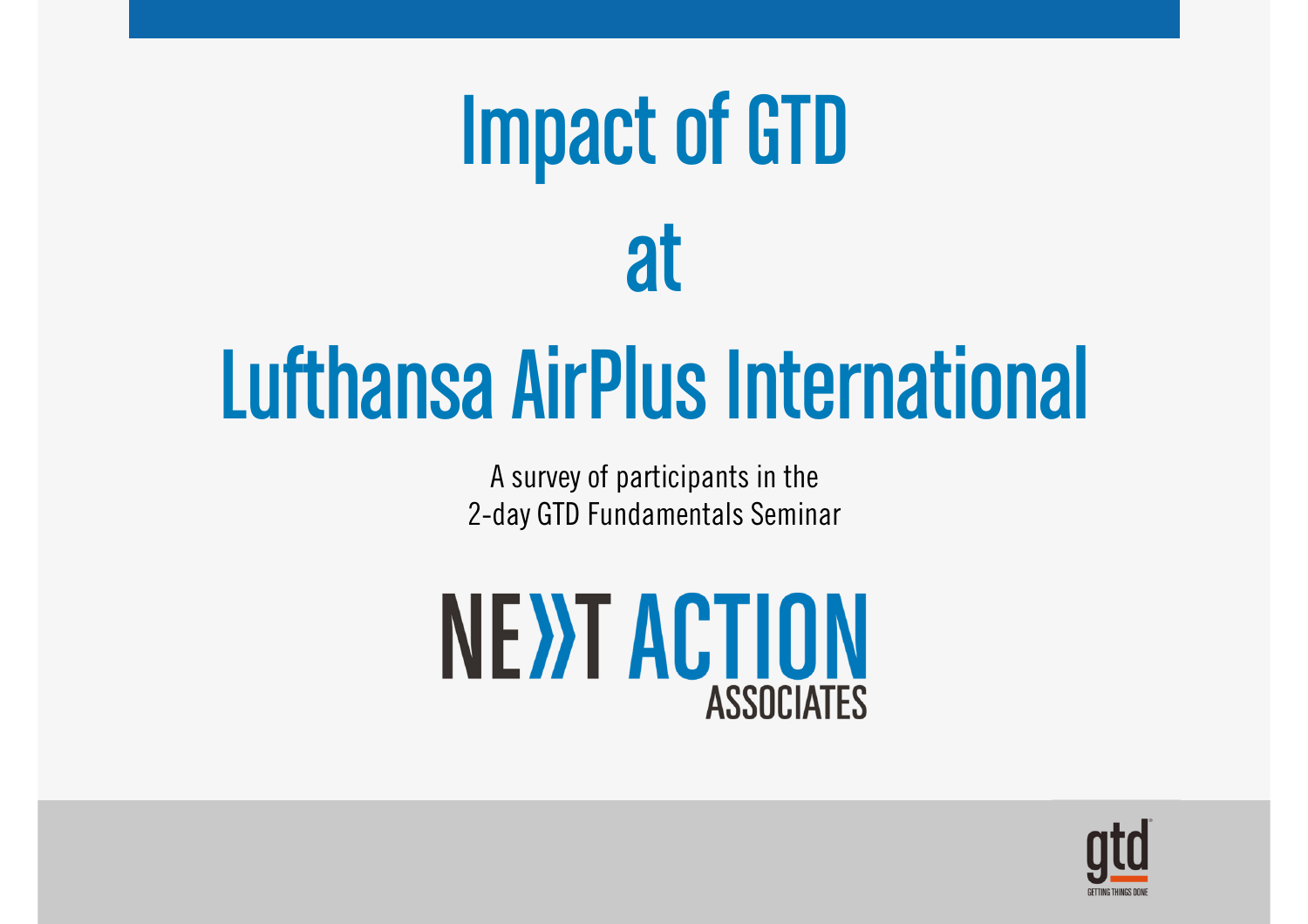## Survey Methodology

- $\bullet$  Online survey in German used to assess impact of GTD training on four areas:
	- Use/implementation of key GTD behaviours
	- $\bullet$ Perceived impact of GTD on professional and personal context
	- $\bullet$ Self assessment of personal productivity increase following the seminar
	- •Personal comments
- • 217 seminar participants (from 14 seminars, which ran from March 2013 to March 2015) were invited by email to take part in the survey in July 2015
- $\bullet$  There were 76 complete replies – a response rate of approx. 39 % (excl. 21 undeliverable invitations)



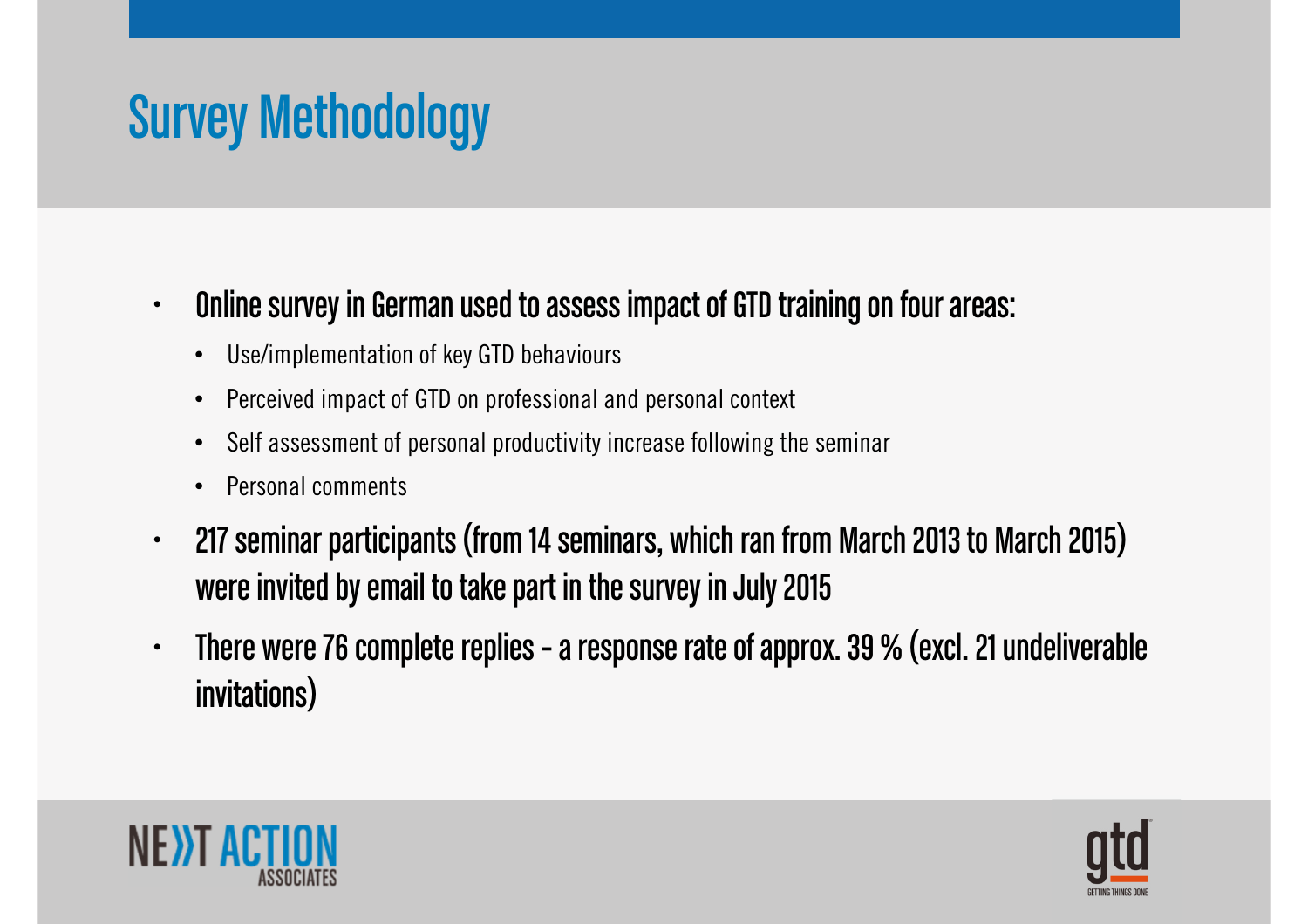### Summary of Results

- •72%\* of respondents report a productivity increase of >15% following the seminar
- •71% of respondents felt less stressed after participating in GTD training
- •92% of respondents would recommend GTD training to somebody else
- • 86% of respondents were still using some GTD habits , and all key GTD habits are used by 40+% of respondents.

\* Participants were asked to rank their agreement with statements on a six-point scale (0 to 5) from, "not true at all" to "very true", or "never" to "regularly"  $-3$  and above is seen as agreement



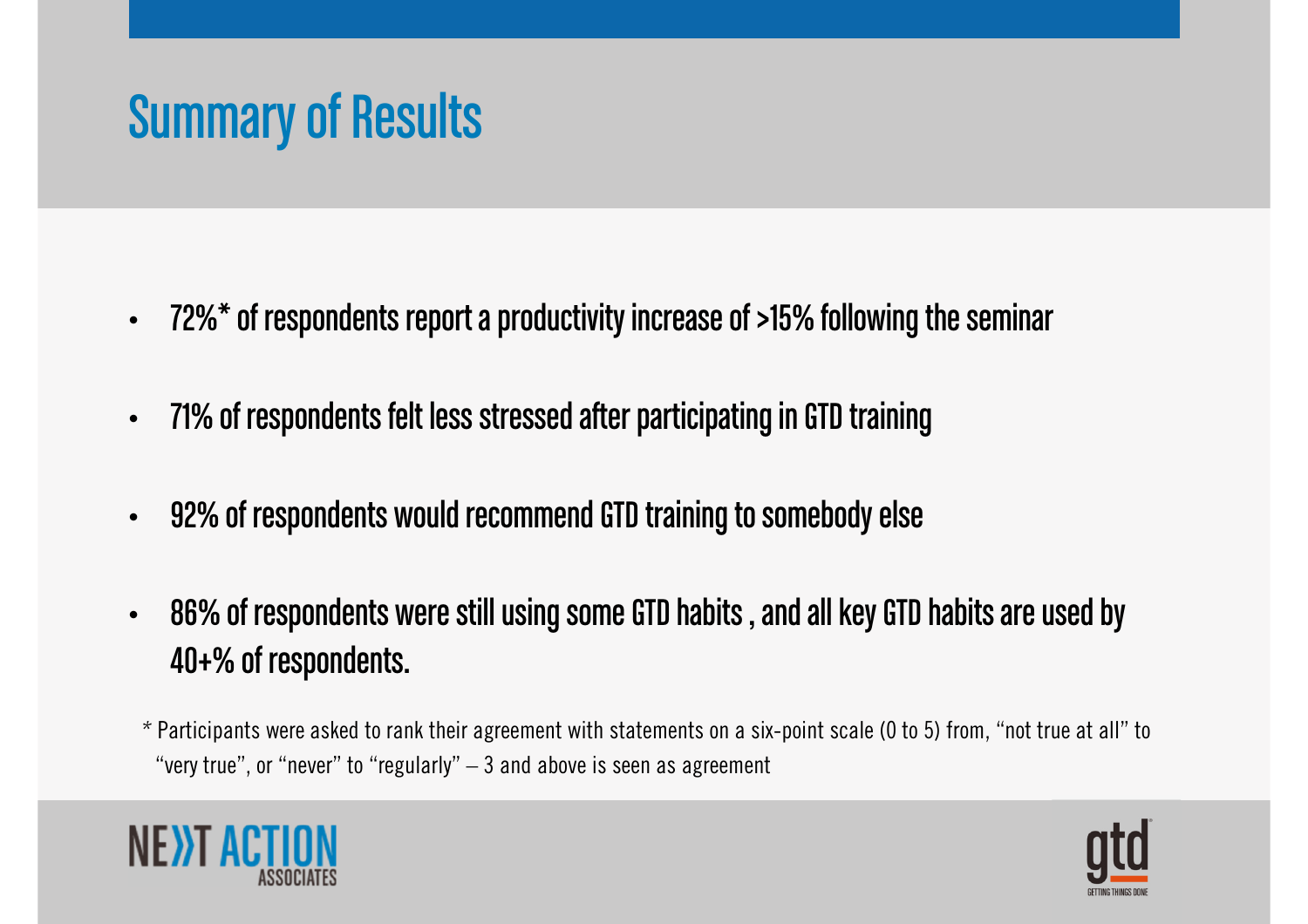## Summary of Results

- • The more immediately results-oriented elements of GTD are used more widely, while more nuanced/longer-term oriented practices are used less regularly (notable exceptions: "weekly review" scores high and "projects list" scores low in this context)
- • GTD seen to be more applicable in the professional context (81%\* agreement) than in personal context (64%)
- $\bullet$ 59% of respondents report more time spent on strategic and important tasks
- •67% say that they can "switch off better after work"
- •38% agree that they have more time for family/partner



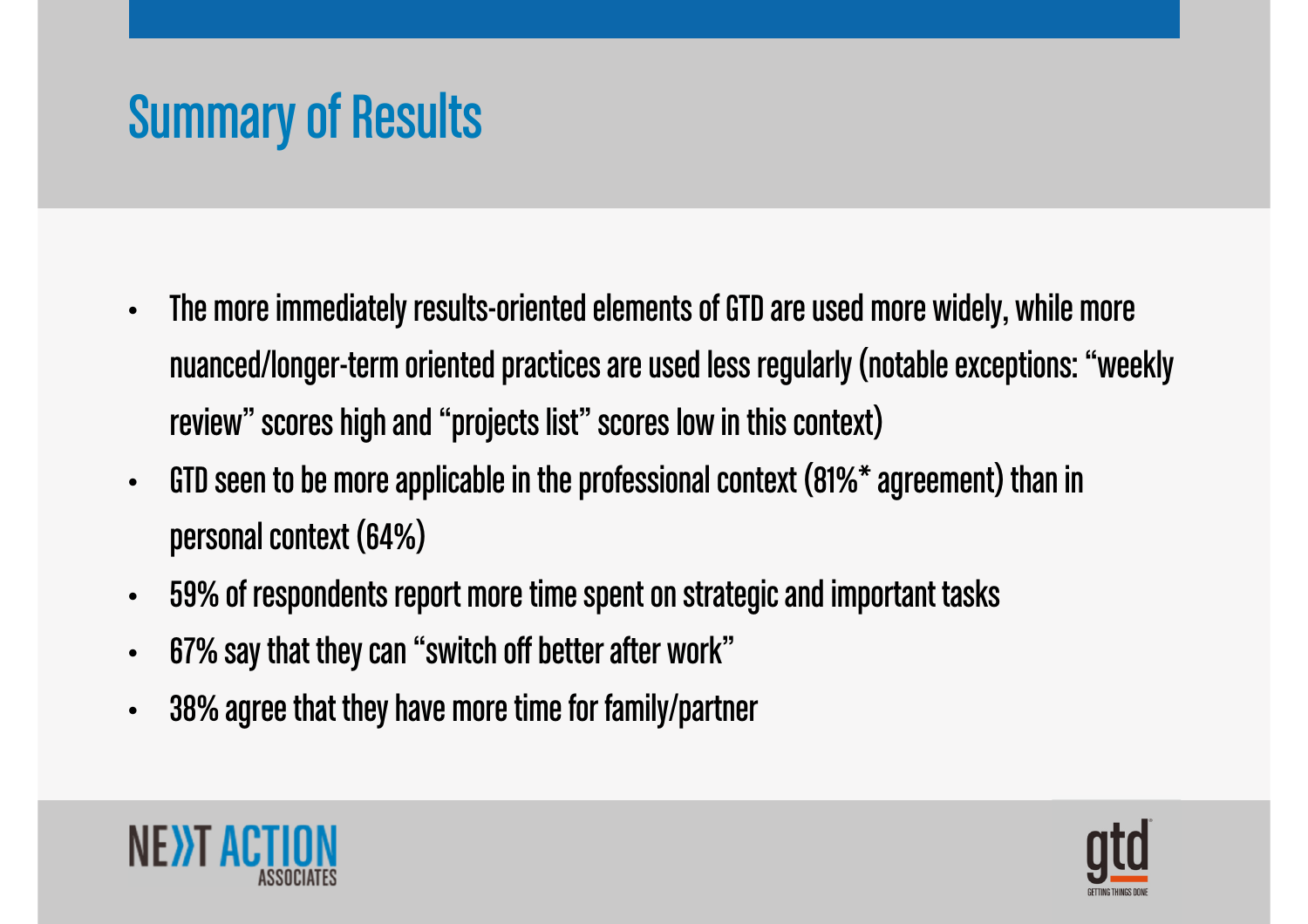#### Self-Assessed Productivity Increase

% of respondents reporting given

 $%$  of respondents reporting given

- $\bullet$  92% of respondents reported a personal productivity increase of 5% or more after the seminar
- $\bullet$  63% of respondents rated themselves 20% more productive
- $\bullet$  18% say the personal productivity has increased by more than 50%
- $\bullet$  The highest reported increase was 80%



Reported productivity increases



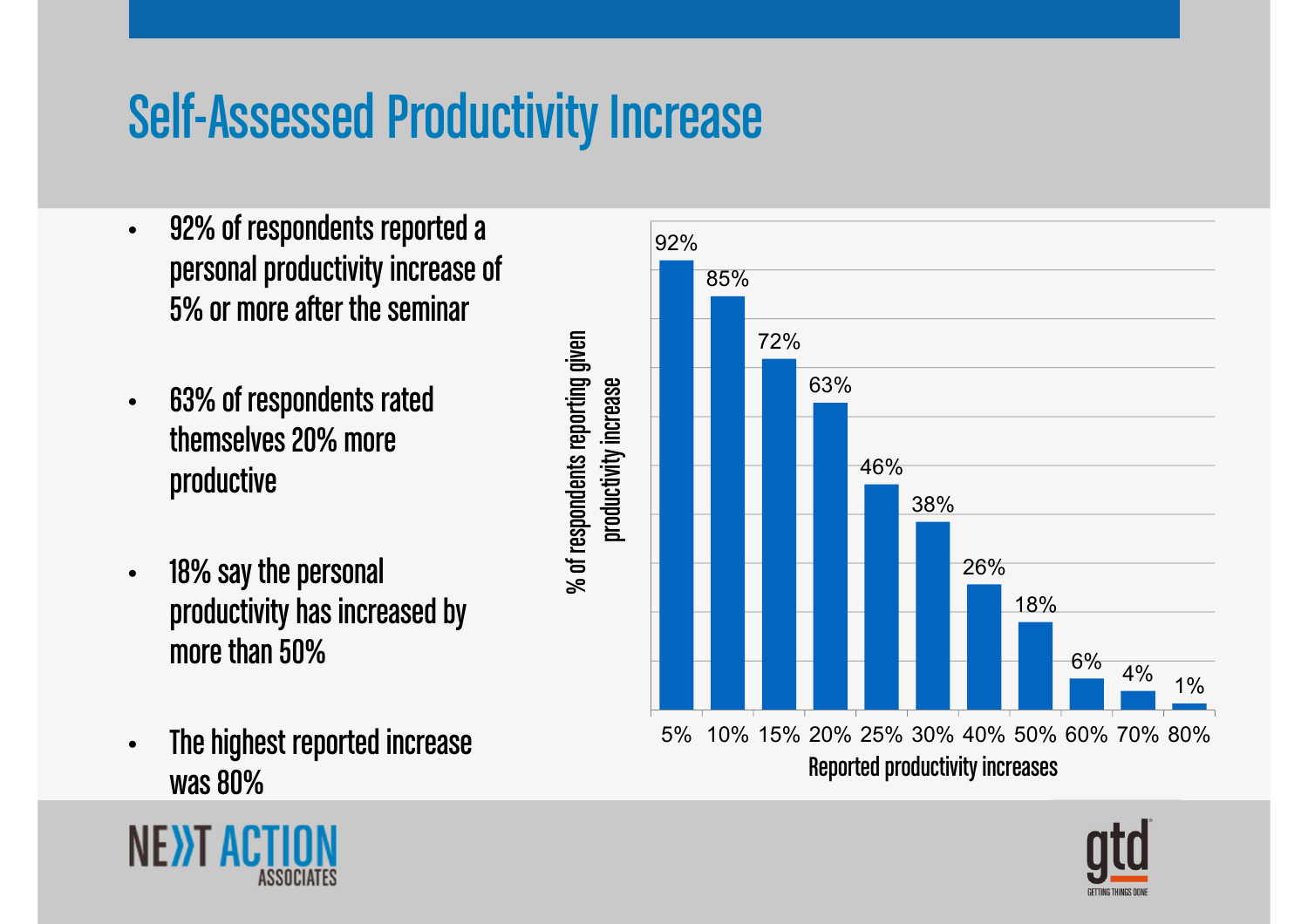## Use of Key GTD Behaviours/Habits

The survey showed varying degrees of implementation of key elements of the GTD methodology:



Participants were asked to rank their use of key elements of the GTD methodology on a scale of 0 to 5 from "never" to "regularly" – 3 and above deemed positive



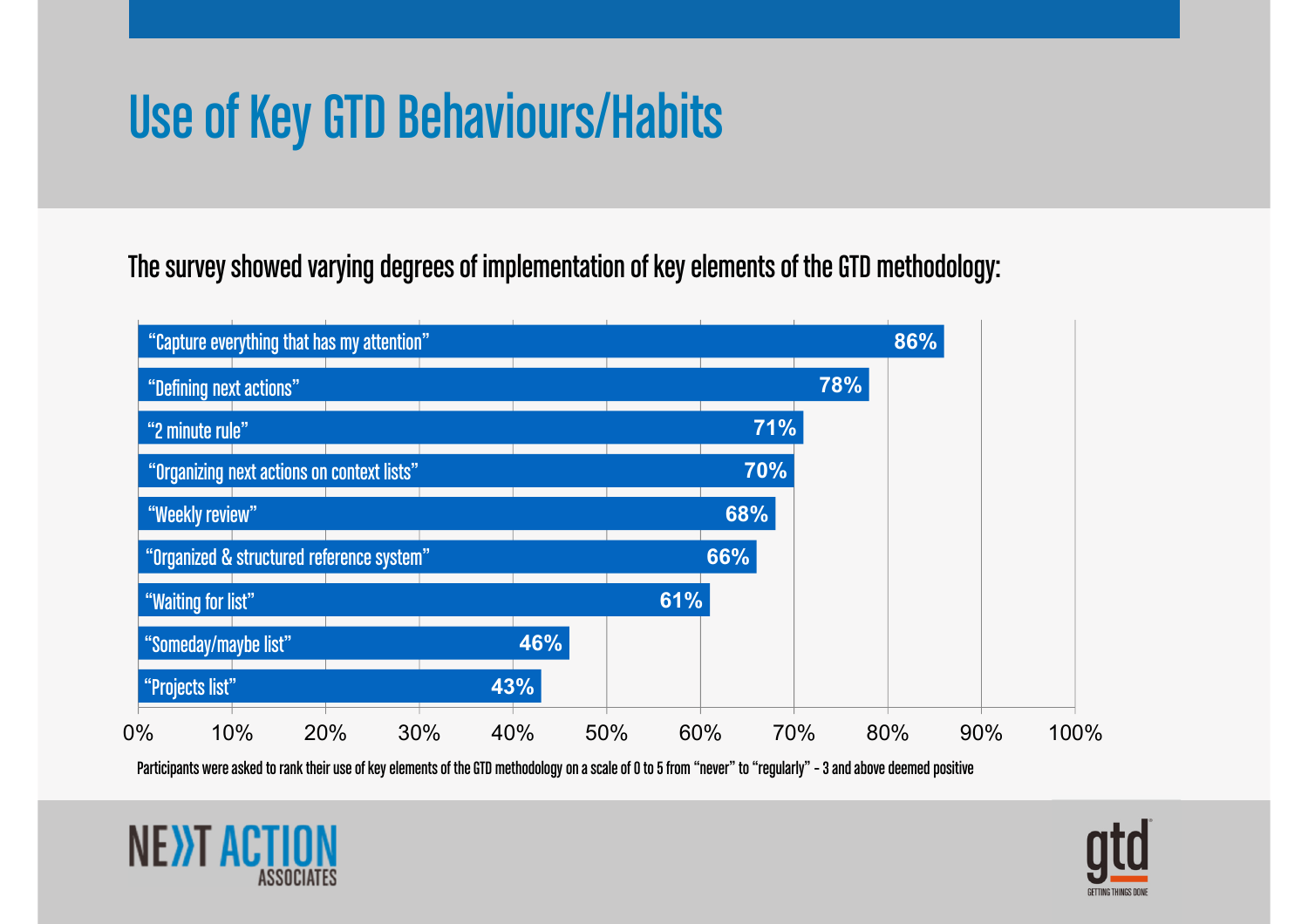## Impact of GTD – Detail

| <b>Control</b> | "fear less to forget something important"  | 85% |  |  |
|----------------|--------------------------------------------|-----|--|--|
|                | $\mid$ "better handling of flood of email" | 81% |  |  |
|                | "got everything better under control"      | 78% |  |  |
|                | "inbox emptied regularly"                  | 68% |  |  |

| Perspective/    | "priorities are clearer"                  |  |  |  |  |  |     | 77% |
|-----------------|-------------------------------------------|--|--|--|--|--|-----|-----|
| decision-making | "making faster decisions what to do next" |  |  |  |  |  |     | 74% |
|                 | "making better decisions what to do next" |  |  |  |  |  | 74% |     |

| <b>Colleagues and GTD</b> |       | "would recommend GTD training to somebody else" |     |     |     |     |     | 92% |     |     |      |  |  |
|---------------------------|-------|-------------------------------------------------|-----|-----|-----|-----|-----|-----|-----|-----|------|--|--|
|                           |       | "wish even more colleagues would use GTD"       |     |     |     |     |     | 72% |     |     |      |  |  |
|                           | $0\%$ | 10%                                             | 20% | 30% | 40% | 50% | 60% | 70% | 80% | 90% | 100% |  |  |



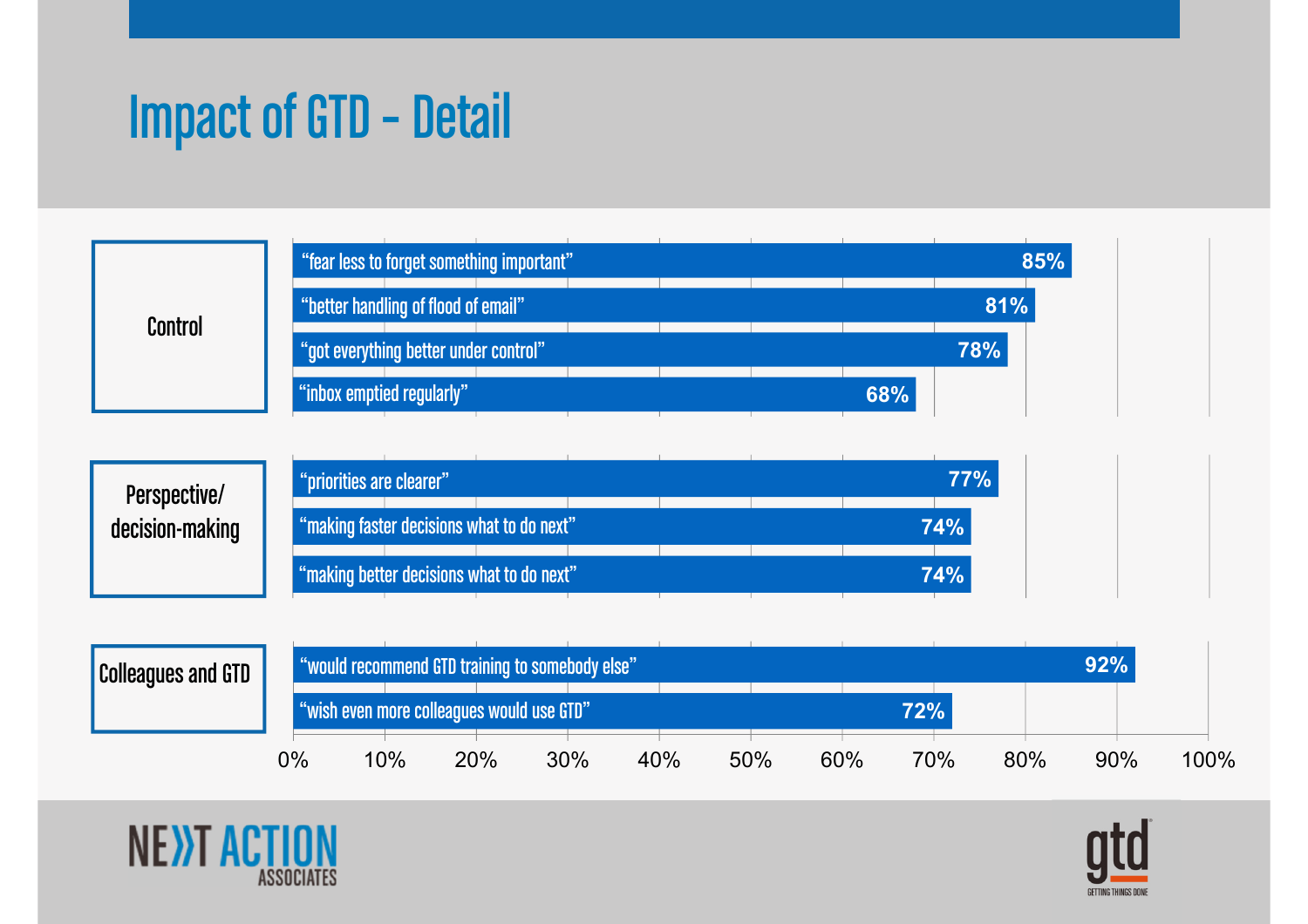#### Survey Participants' Comments

GTD has totally changed my work – in a positive way

GTD should be a required seminar for all senior managers and project workers

> Great seminar. I would like to see a best practice forum. Lessons learned and tips for everyday use

Only people who are willing to adjust their way of working and change Things should take part, otherwise it is a waste of time…



The most important part is the weekly review. Without it, it gets difficult. To take this time when it gets hectic is still a challenge

I had already implemented parts of GTD. But the seminar helped to see the bigger picture

I have worked in a structured way with tasks before, therefore I have only put down a productivity increaseof 10%.

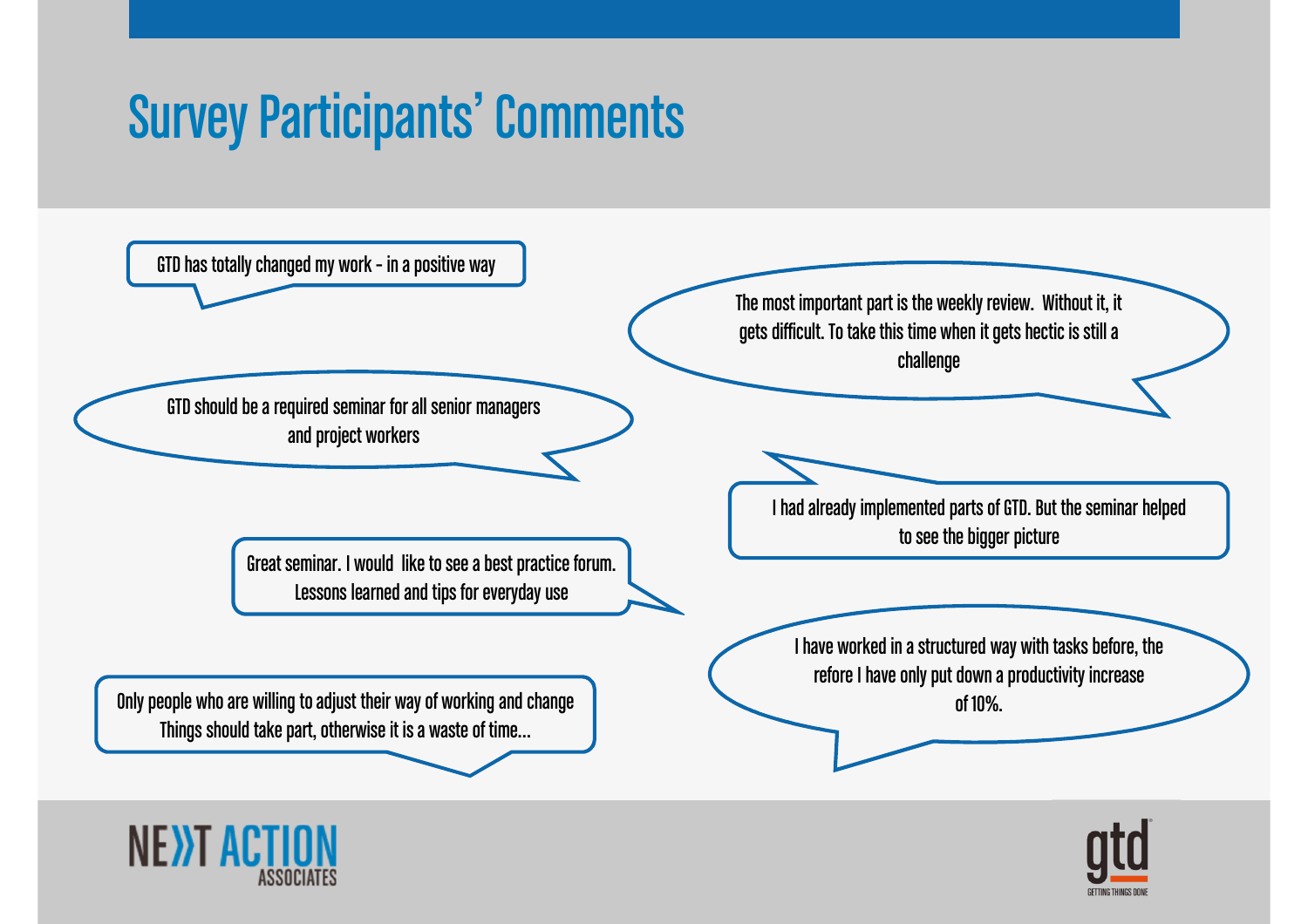#### Survey Participants' Comments